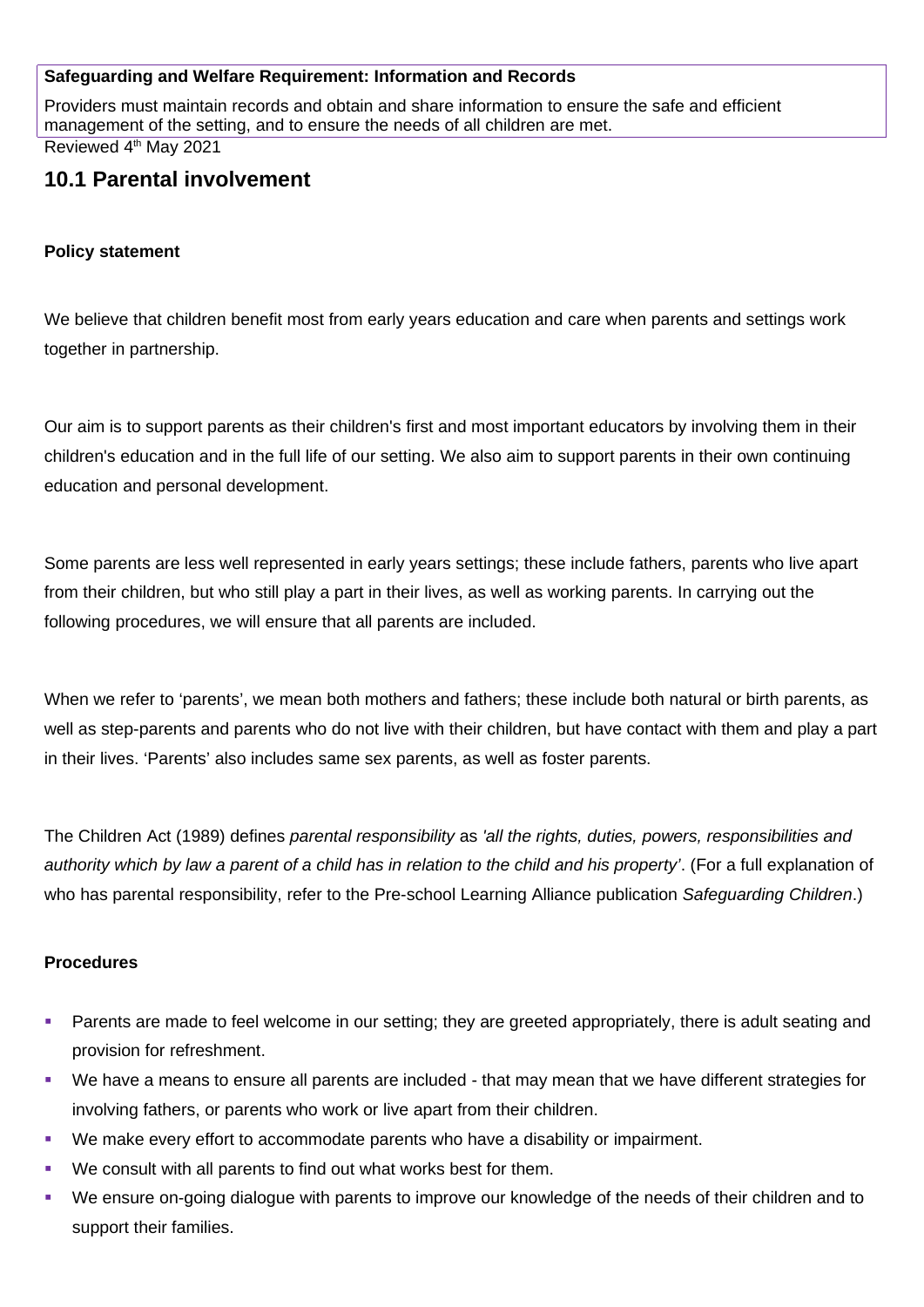- We inform all parents about how the setting is run and its policies, through access to written information, including our Safeguarding *Children and Child Protection* policy and our responsibilities under the Prevent Duty, and through regular informal communication. We check to ensure parents understand the information that is given to them.
- Information about a child and his or her family is kept confidential within our setting. We provide you with a privacy notice that details how and why we process your personal information. The exception to this is where there is cause to believe that a child may be suffering, or is likely to suffer, significant harm, or where there are concerns regarding child's development that need to be shared with another agency. We will seek parental permission unless there are reasons not to in order to protect the safety of the child. Reference is made to our Information Sharing Policy on seeking consent for disclosure.
- We seek specific parental consent to administer medication, take a child for emergency treatment, take a child on an outing and take photographs for the purposes of record keeping.
- The expectations that we make on parents are made clear at the point of registration.
- We make clear our expectation that parents will participate in settling their child at the commencement of a place according to an agreed plan.
- We seek parents' views regarding changes in the delivery of our service.
- **Parents are actively encouraged to participate in decision making processes according to the structure in** place within our setting.
- We encourage parents to become involved in the social and cultural life of the setting and actively contribute to it.
- As far as possible our service is provided in a flexible way to meet the needs of parents without compromising the needs of children.
- We provide sufficient opportunity for parents to share necessary information with staff and this is recorded and stored to protect confidentiality.
- Our key persons meet regularly with parents to discuss their child's progress and to share concerns if they arise.
- Where applicable, our key persons work with parents to carry out an agreed plan to support special educational needs.
- Where applicable, our key persons work with parents to carry out any agreed tasks where a Protection Plan is in place for a child.
- We involve parents in the shared record keeping about their children either formally or informally and ensure parents have access to their children's written developmental records.
- We provide opportunities for parents to contribute their own skills, knowledge and interests to the activities of the setting.
- We support families to be involved in activities that promote their own learning and well-being; informing parents about relevant conferences, workshops and training.
- We consult with parents about the times of meetings to avoid excluding anyone.
- We provide information about opportunities to be involved in the setting in ways that are accessible to parents with basic skills needs, or those for whom English is an additional language; making every effort to provide an interpreter for parents who speak a language other than English and to provide translated written materials.